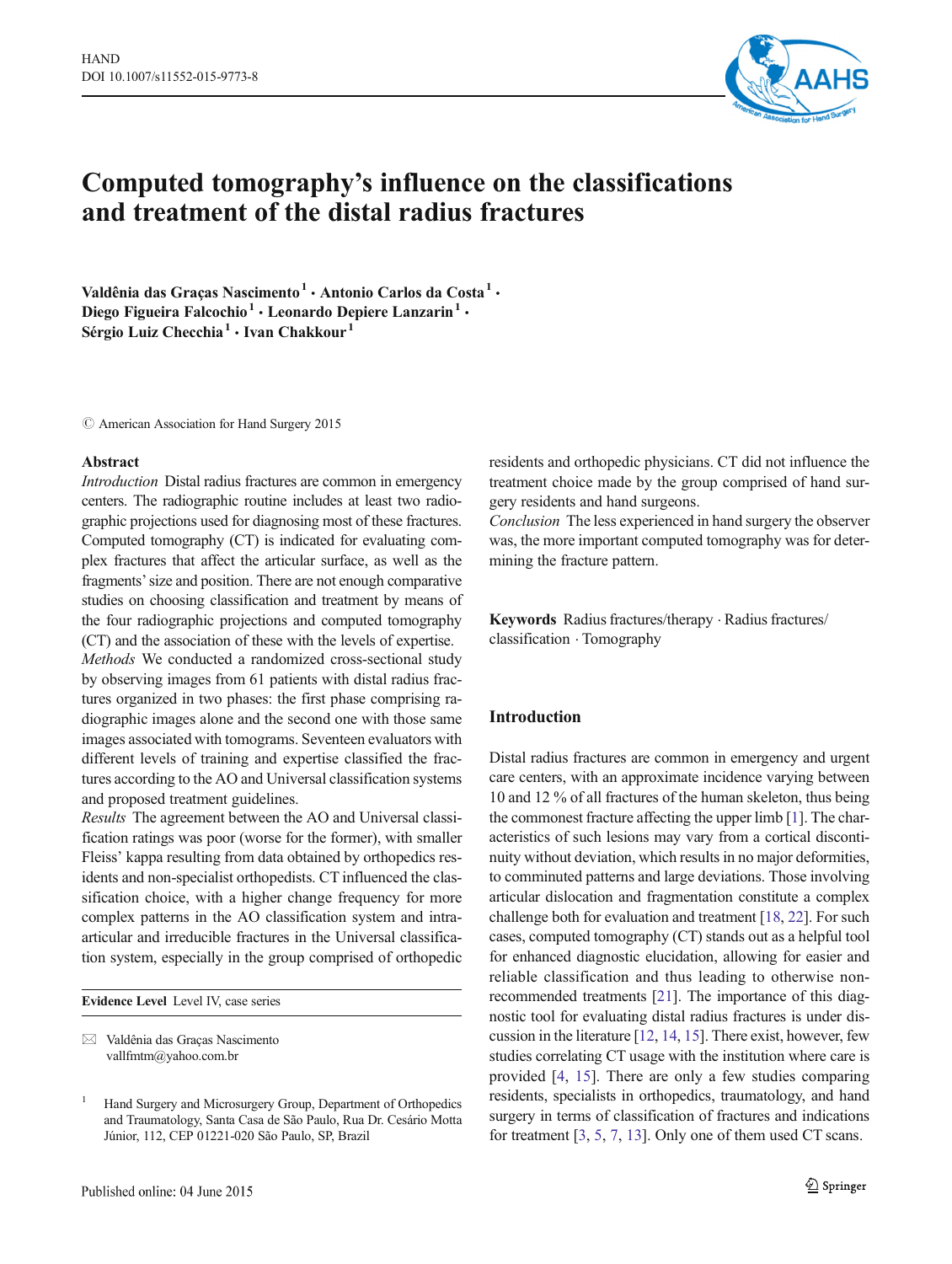The authors aim to evaluate the intraobserver agreement in the AO and Universal ratings and in the treatment of distal radius fractures after the inclusion of CT. Furthermore, they also seek to establish the group of specialties that benefited the most from the inclusion of CT regarding the AO and Universal ratings and treatment of those fractures.

## **Methods**

This is a cross-sectional study involving the analysis of images from patients with distal radius fractures hospitalized at the Orthopedic Service in the period between June and November 2012. Included were patients above 18 years of age with distal radius fractures, irrespective of gender, race, or laterality, and who, at the time of hospital admission, had their radiographic images taken in the four projections (posteroanterior—PA; profile—P; 45° semi-pronated oblique—PO; 45° semi-supinated oblique—SO) and their sagittal, axial, and coronal CT scans obtained. Patients who were skeletally immature or had inappropriate or insufficient images were excluded. Soft tissue injuries, associated fractures, and bone quality were not considered. Only images with ideal conditions and availability were used, regardless of their relevance to social, financial, or regional issues.

By applying the aforementioned criteria, 83 patients were admitted to hospital and 22 were excluded. Each patient was identified following the order they were admitted to hospital, from 1 to 61. Their radiographic images and tomograms were selected and arranged by the author with the aid of a slide show model (Microsoft Office Power Point 2007®).

Seventeen evaluators participated in the study: four hand surgery residents; four orthopedics and traumatology residents in their final year of residency; six medical specialists in hand surgery; and three orthopedists.

The study comprised of two phases: the first one involving only the four radiographic images (PA, P, PO, and SO), totaling 61 groups, arranged in a randomized sequence (obtained through the website [www.randomizer.org\)](http://www.randomizer.org/). After four weeks and following another randomized sequence, the evaluators were given the very same radiographic images now accompanied by two selected tomograms corresponding to each cross-section (sagittal, coronal, and axial—two-millimeter cross-sections), considered by the author as being the most representative ones for the lesions involved.

In each phase, the examiners filled in a table numbered from 1 to 61 with the AO and Universal classification ratings, as well as with information regarding treatment and access route for each case individually. Regarding therapy choices, nine options were suggested: conservative treatment, not involving surgery or plastering; closed reduction and internal fixation with Kirschner's wires; open reduction and internal fixation with locking volar plate; closed reduction and external fixation with dynamic external fixator; closed reduction and external fixation with static external fixator; open reduction and internal fixation with supporting volar plate; closed reduction and percutaneous fixation with screws; open reduction and internal fixation with orthogonal dorsal plates; and other and/or combined methods. The suggested access routes, whose details were filled in the form only in case of surgical treatment, were the following ones: volar, double, dorsal, percutaneous, or others.

Prior to each phase, examiners were instructed about the guidelines of the AO and Universal classification systems, with an emphasis on their highlights, as well as about how to complete the form.

Each participant was given a schematic drawing containing the guidelines of both classification systems for reference. No minimum or maximum amount of time was stipulated for applying the method. In order to avoid any misunderstanding- and gauging-related bias stemming from the weariness caused by the elevated number of cases, it was suggested that each examiner would finish the evaluations in 2 days (30 cases on the first day and the remainder of them the next day).

The data obtained were arranged in graphics, tables, and slides and then underwent analytical statistical analysis. Initially, complexity degrees were attributed to the classification, treatment, and access route options in order to assess whether or not CT usage promoted an increase or decrease in the severity of the lesions as compared to the initial choice—or whether it remained unchanged. Both classification and treatment were considered while describing the results obtained with the aid of radiographs alone or in association with tomograms and provided by each evaluator. In order to compare each evaluator's performance and assess whether there existed significant differences in the results obtained in both situations, the paired Wilcoxon test was employed.

Fleiss' kappa agreement coefficients were calculated for assessing the level of intraobserver agreement between the first and second evaluations—the latter relying also on the added tomograms.

The changes observed for each phase were described according to the evaluators'specialty and training level; the chisquare test was used to verify their association. We adopted a 5 % significance level ( $p=0.05$ ).

All procedures followed were in accordance with the ethical standards of the responsible committee on human experimentation (institutional and national) and with the Helsinki Declaration of 1975, as revised in 2008 [\[5](#page-5-0)]. Informed consent was obtained from all patients for being included in the study. The authors declare that they have no conflict of interest.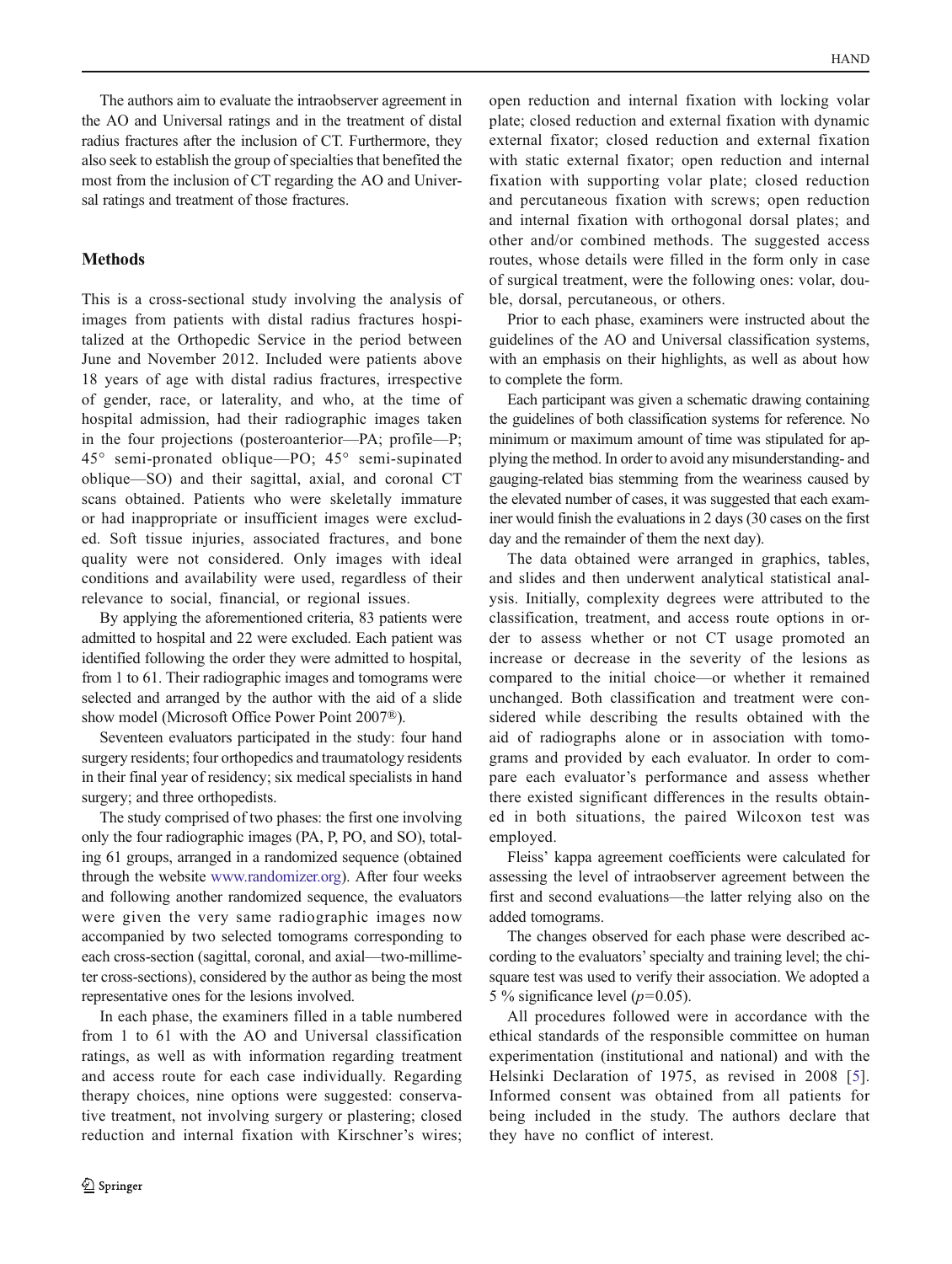## <span id="page-2-0"></span>Results

Table 1 summarizes Fleiss' kappa coefficient results for each evaluator across specialty groups. Evaluators 1–4 are orthopedic residents; 5–8, hand surgery residents; 9–14, hand surgeons; and 15–17, orthopedists.

We observed a statistically significant difference  $(p<0.05)$ in the AO classifications for all orthopedic residents after the tomograms were included, as denoted by the low Fleiss' kappa coefficient values, and agreement varying from poor to unsatisfactory, and for 75 % of them regarding the Universal classifications, with results varying from discordant to unsatisfactory. There was no statistical difference  $(p>0.05)$  in the treatment recommended by most evaluators after the tomographic assessment.

When evaluating hand surgery residents, their results were similar to the previous ones in relation to the AO classification, varying from unsatisfactory to moderate in 75 % of the evaluators. These showed no statistically significant difference  $(p>0.05)$  with regard to the Universal classification or treatment recommended after the inclusion of tomograms.

In the second phase, two-thirds of the hand surgeons changed their AO classification, with a statistically significant difference  $(p<0.05)$  and agreement varying from unsatisfactory to moderate. The same number of evaluators changed their Universal classification, with agreement. The majority of these specialists did not change the treatment with statistical significance ( $p$ <0.05).

Lastly, among orthopedic physicians, only one did not change his Universal classification. After checking the tomograms, all the others obtained significant  $(p<0.05)$  changes in their AO and Universal classification ratings, as well as in the recommended treatment, with agreement varying from poor to moderate.

The rate of increase in the complexity of classifications, procedures, and access routes was greater than that of reduction when tomograms were included in the assessments (Table [2](#page-3-0)). There was a statistically significant association between specialty levels and changes in all of the evaluated parameters  $(p<0.05)$ . We also observed that orthopedic residents showed a greater rate of increase in the complexity of classifications, predominantly those in the AO system.

| Specialty              | Evaluator      | AO classification                          | Universal classification                   | Treatment                                  | Route of access                            |  |
|------------------------|----------------|--------------------------------------------|--------------------------------------------|--------------------------------------------|--------------------------------------------|--|
| Orthopedic residents   | 1              | Unsatisfactory                             | Unsatisfactory                             | No statistically<br>significant difference | No statistically<br>significant difference |  |
|                        | $\overline{c}$ | Unsatisfactory                             | Unsatisfactory                             | Unsatisfactory                             | Discordant                                 |  |
|                        | 3              | Poor                                       | No statistically<br>significant difference | Unsatisfactory                             | No statistically<br>significant difference |  |
|                        | 4              | Unsatisfactory                             | Discordant                                 | No statistically<br>significant difference | No statistically<br>significant difference |  |
| Hand surgery residents | 5              | Moderate                                   | No statistically<br>significant difference | No statistically<br>significant difference | No statistically<br>significant difference |  |
|                        | 6              | Unsatisfactory                             | No statistically<br>significant difference | No statistically<br>significant difference | No statistically<br>significant difference |  |
|                        | 7              | No statistically<br>significant difference | No statistically<br>significant difference | No statistically<br>significant difference | No statistically<br>significant difference |  |
|                        | 8              | Unsatisfactory                             | Poor                                       | Unsatisfactory                             | Unsatisfactory                             |  |
| Hand surgeons          | 9              | No statistically<br>significant difference | No statistically<br>significant difference | No statistically<br>significant difference | No statistically<br>significant difference |  |
|                        | 10             | No statistically<br>significant difference | Poor                                       | No statistically<br>significant difference | No statistically<br>significant difference |  |
|                        | 11             | Moderate                                   | Moderate                                   | No statistically<br>significant difference | No statistically<br>significant difference |  |
|                        | 12             | Poor                                       | Moderate                                   | Poor                                       | Unsatisfactory                             |  |
|                        | 13             | Unsatisfactory                             | Moderate                                   | No statistically<br>significant difference | No statistically<br>significant difference |  |
|                        | 14             | Moderate                                   | No statistically<br>significant difference | Poor                                       | Poor                                       |  |
| Orthopedists           | 15             | Poor                                       | Poor                                       | Moderate                                   | Poor                                       |  |
|                        | 16             | Poor                                       | Poor                                       | Poor                                       | Poor                                       |  |
|                        | 17             | Moderate                                   | No statistically<br>significant difference | Poor                                       | Moderate                                   |  |

Table 1 Fleiss' kappa results after the inclusion of tomograms describing the agreement between individual assessments across specialties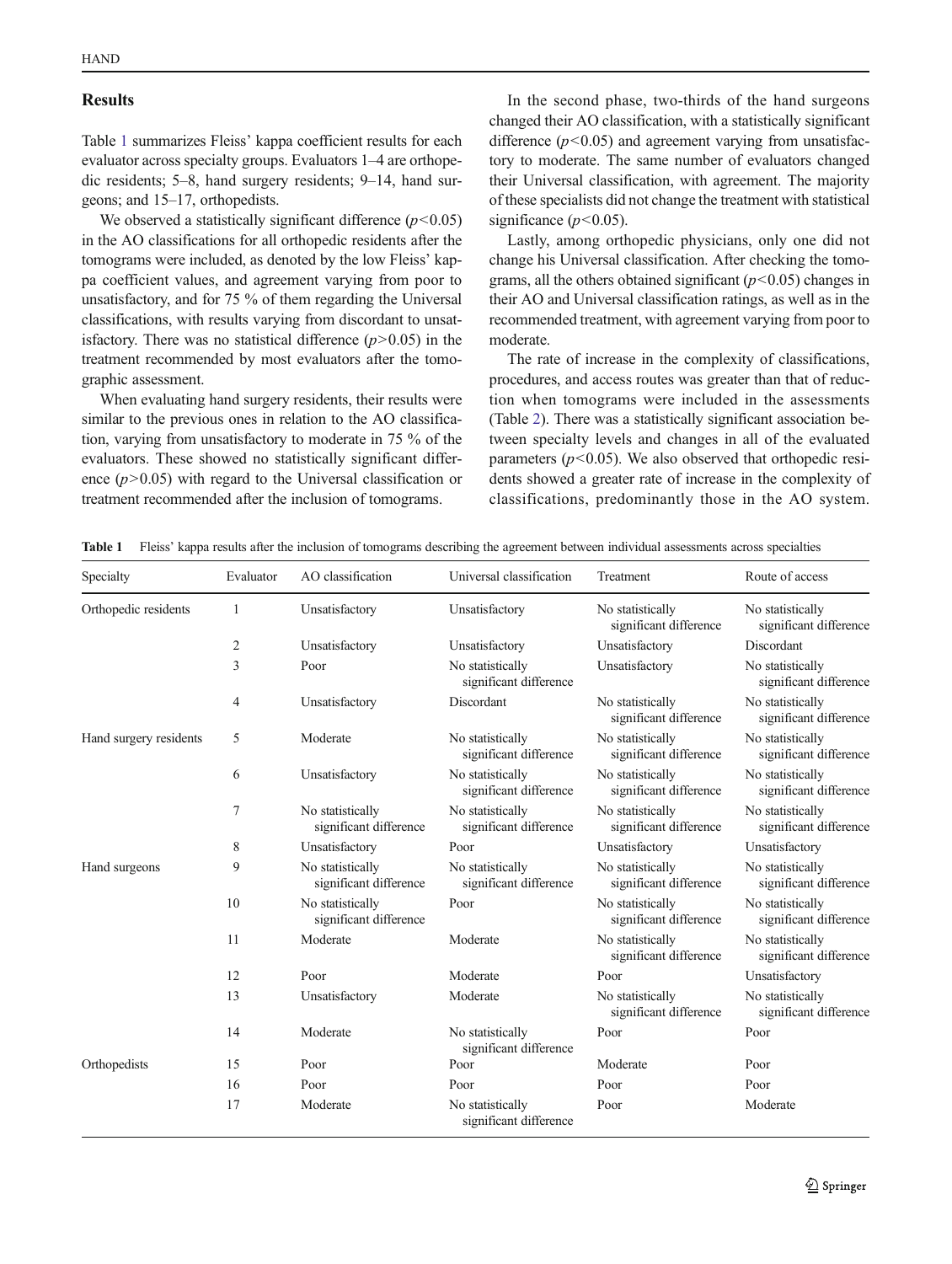| Variable        | Group               |               |                  |               |                  |               |                     |               | Total            |               | $\overline{p}$ |
|-----------------|---------------------|---------------|------------------|---------------|------------------|---------------|---------------------|---------------|------------------|---------------|----------------|
|                 | Resident            |               |                  |               | Hand surgery     |               | General orthopedics |               |                  |               |                |
|                 | General orthopedics |               | Hand surgery     |               |                  |               |                     |               |                  |               |                |
|                 | $\boldsymbol{n}$    | $\frac{0}{0}$ | $\boldsymbol{n}$ | $\frac{0}{0}$ | $\boldsymbol{n}$ | $\frac{0}{0}$ | $\boldsymbol{n}$    | $\frac{0}{0}$ | $\boldsymbol{n}$ | $\frac{0}{0}$ |                |
| Universal       |                     |               |                  |               |                  |               |                     |               |                  |               | 0.001          |
| Decrease        | 42                  | 17.2          | 36               | 14.8          | 55               | 15.0          | 18                  | 9.8           | 151              | 14.6          |                |
| Unchanged       | 127                 | 52.0          | 153              | 62.7          | 245              | 66.9          | 127                 | 69.4          | 652              | 62.9          |                |
| Increase        | 75                  | 30.7          | 55               | 22.5          | 86               | 18.0          | 38                  | 20.8          | 234              | 22.6          |                |
| AO              |                     |               |                  |               |                  |               |                     |               |                  |               | < 0.001        |
| Decrease        | 28                  | 11.5          | 40               | 16.4          | 48               | 13.1          | 21                  | 11.5          | 137              | 13.2          |                |
| Unchanged       | 92                  | 37.7          | 109              | 44.7          | 212              | 57.9          | 89                  | 48.6          | 502              | 48.4          |                |
| Increase        | 124                 | 50.8          | 95               | 38.9          | 106              | 29.0          | 73                  | 39.9          | 398              | 38.4          |                |
| Surgical        |                     |               |                  |               |                  |               |                     |               |                  |               | 0.020          |
| Decrease        | 13                  | 5.3           | 16               | 6.6           | 22               | 6.0           | 2                   | 1.1           | 53               | 5.1           |                |
| Unchanged       | 191                 | 78.3          | 200              | 82.0          | 305              | 83.3          | 148                 | 80.9          | 844              | 81.4          |                |
| Increase        | 40                  | 16.4          | 28               | 11.5          | 39               | 10.7          | 33                  | 18.0          | 140              | 13.5          |                |
| Route of access |                     |               |                  |               |                  |               |                     |               |                  |               | 0.005          |
| Decrease        | 16                  | 6.6           | 17               | 7.0           | 22               | 6.0           | 3                   | 1.6           | 58               | 5.8           |                |
| Unchanged       | 185                 | 75.8          | 199              | 81.6          | 306              | 83.6          | 144                 | 78.7          | 834              | 80.4          |                |
| Increase        | 43                  | 17.6          | 28               | 11.5          | 38               | 10.4          | 36                  | 19.7          | 145              | 14.0          |                |
| Total           | 244                 | 100           | 244              | 100           | 366              | 100           | 183                 | 100           | 1037             | 100           |                |

<span id="page-3-0"></span>Table 2 Description of the changes in classification, procedure, and route of access according to the specialty level after the inclusion of tomograms and association of test results

Chi-square test results

Conversely, both hand surgery residents and hand surgeons showed lower frequencies of increase in the complexity of procedures.

Orthopedic residents changed their Universal and AO classifications (Table [1\)](#page-2-0) in 30.7 and 50.8 % of the cases, respectively, to levels considered to be of greater severity after checking the tomograms associated with the radiographic images, whereas hand surgery residents changed their Universal and AO classifications to more complex fracture patterns in 22.5 and 38.9 % of the cases, respectively. Hand surgeons changed their Universal and AO classifications to more severe patterns in 18 and 29 % of the cases, respectively, whereas orthopedic physicians respectively changed their Universal and AO classifications in 20.8 and 39.9 % of the cases. With regard to therapeutic procedures, they were changed to more invasive ones in rates that varied between 10.7 and 18 % of the cases, with the highest ones observed in the group comprised of orthopedic residents and orthopedic physicians. Most of the surgeons changed from closed reduction and internal fixation with Kirschner's wires to open reduction and internal fixation with locking volar plate.

#### Discussion

The skillfulness in recognizing fracture traces in radiographs requires continuing education and training. The knowledge of some fracture patterns and negative socio-economic implications brought by procedures decided upon suboptimal images is of the utmost importance to orthopedists, as well as to the teaching and training of resident physicians. This is corroborated by the innumerable workers in labor dispute and even by the need for new corrective surgical procedures. Knowing how to classify and establish an appropriate therapeutic procedure requires continuing training and learning curve.

The use of computed tomography for evaluating wrist fractures is not recent. Studies demonstrate that coronal cross-section scans are superior to axial ones [\[9](#page-5-0), [14](#page-6-0)], except for evaluating the distal radioulnar articulation and hamate hamulus [\[9\]](#page-5-0).

In most studies reviewed, the authors use only two radiographic projections [\[16](#page-6-0), [20\]](#page-6-0) and, to a lesser extent, all four projections [[2,](#page-5-0) [4,](#page-5-0) [15\]](#page-6-0). Few of them include CT in their methodology [[4,](#page-5-0) [15](#page-6-0)]. Our study relied on the visualization of all four radiographic projections in the first phase already so as to contribute to a detailed assessment of the fractures by using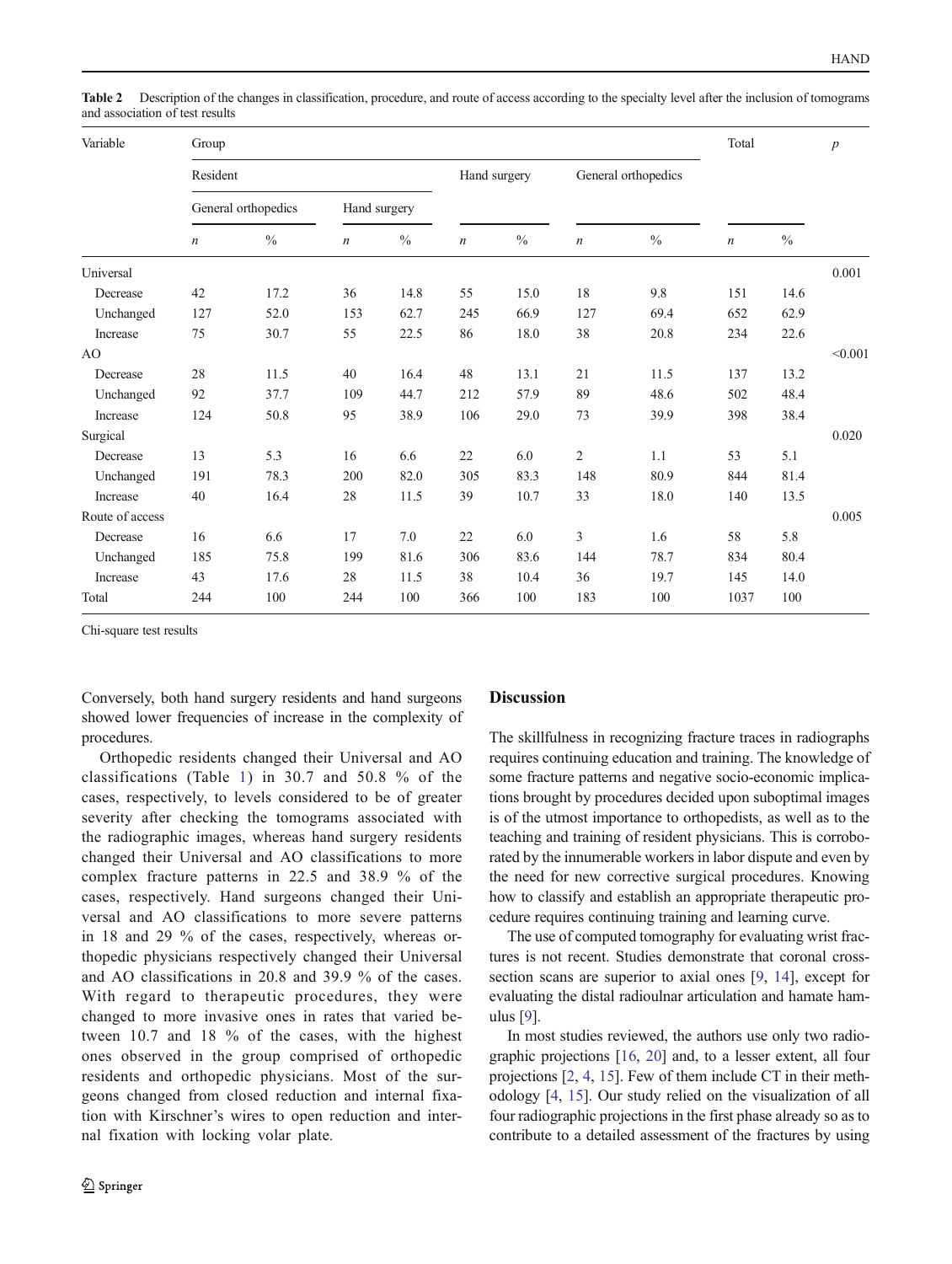low cost tests. In the second phase, the inclusion of tomograms allowed evaluators to compare the different tests, which is especially important when one considers that the degree of articular incongruity and comminution is frequently over- or underestimated during radiographic evaluation due to superimposition of multiple fragments [\[21](#page-6-0)]. The CT scans increase the distal radius fracture costs in 15 to 30 % in Brazil. Because of this, it should only be done when an experienced hand or orthopedic surgeon needs it to understand the articular comminution and the fragments' position.

The statistically significant changes occurred mainly in the classifications conducted by most evaluators: the use of CT contributed to higher severity classifications both when the AO and Universal classification systems were employed  $(p<0.05)$ . Some evaluators presented statistically significant changes with regard to procedure and route of access after tomograms were included for assessment ( $p$ <0.05). The kappa coefficient varied between −1 and 1; the closer its value is to 1, the greater the agreement is in the range being evaluated. Values close to zero imply poor agreement, whereas negative values are related to greater discordance rather than agreement. Values may still be arbitrarily attributed to subdivisions: between 0.00 and 0.20, they indicate unsatisfactory agreement; between 0.21 and 0.40, poor agreement; between 0.41 and 0.60, moderate agreement; and between 0.61 and 0.80, satisfactory and adequate agreement. Values above 0.80 suggest perfect agreement (Fleiss, 1986). Almost all of the calculated agreements were inferior to  $0.5$  (kappa $<0.5$ ), sometimes approaching zero, thus corroborating the changes in classifications and treatment after tomograms were included.

In order for it to be considered useful, a classification system should be anatomically reproducible, easily understood and memorized, provides treatment guidelines, and predicts prognosis [[17\]](#page-6-0). The AO classification system receives constant criticism due to the fact that it is highly complex, difficult to memorize, and associated with poor reproducibility and reliability. Altogether, 27 types are described, which lead orthopedists and specialists in the field to adopt but only nine such procedure has also been followed by our group. The Universal classification system can be easily memorized, is deductive, and applicable to any fracture, yet there are few studies on its reproducibility. In our study, we observed poor to moderate agreement for the Universal classification system and poor agreement for the AO classification system after the inclusion of tomograms in the second phase, as shown by the low kappa coefficient values obtained—the same as described by several authors comparing the phases relying solely on radiographic images [[2](#page-5-0), [8](#page-5-0), [11](#page-6-0), [16,](#page-6-0) [20\]](#page-6-0).

When we analyzed the change rate in the classifications, both suffered significant changes upon the inclusion of tomograms. However, the AO classification was the most affected across groups in the following descending order: orthopedic residents, orthopedic physicians, hand surgery residents, and hand surgeons. This fact led us to conclude that specialty and training level influenced the final results, enabling specialists and specialty residents to have greater confidence when evaluating fractures already in the first phase while relying on four radiographic images. Our study registered a statistically significant change in the AO classification conducted by all orthopedic residents and orthopedic physicians and by more than 50 % of hand surgeons and hand surgery residents (66.7 and 75 %, respectively), which corroborate aforementioned studies on the reproducibility of the AO classification system [[8,](#page-5-0) [16,](#page-6-0) [20\]](#page-6-0). After tomograms were included, the classifications tended towards more complex fracture patterns, with a predominance of types AO 23-C2 and AO 23-C3, characterized by simple articular involvement in the former and multifragmented in the latter. With regard to the Universal classification, the results obtained were not uniform. Most of the orthopedic residents (75 %) changed their Universal classification as opposed to hand surgery residents, who practically did not change theirs (25 %). When considering orthopedic surgeons and hand surgeons, slightly more than half of them changed their Universal classification (66.7 % in both groups). The most commonly found modifications during the second phase were those concerning unstable intra-articular and irreducible intra-articular fractures.

We believe that computed tomography was more helpful to physicians undergoing training and who were not hand surgery specialists, as evidenced by the changes in classification during the second phase, especially regarding the AO classification in the group comprised of orthopedic residents. Similar results were described by Flikkilä et al. [[11](#page-6-0)], who did not find any improvement in the reproducibility of the AO classification system after including CT in the evaluations. On the other hand, the greatest changes in our study were observed in the Universal classification conducted by the group of hand surgeons, with poor to moderate agreement.

The findings in the current study meet our initial expectations: increased classification change rates, to a greater extent in the AO classifications conducted by the group of orthopedic residents after tomogram visualization, with classifications tending towards patterns of greater complexity. This confirms that CT allows for a better understanding of fracture traces, dislocations, and articular involvement, thus offering greater reliability for assigning a given fracture to its corresponding classification group. Furthermore, the smaller change rates observed for the Universal classification system reaffirm its effortless applicability to any type of fracture.

The treatment of fractures of the distal end of the radius ranges from conservative approaches to complex surgical procedures, with a combination of synthesis materials and/or bone grafting. Despite the fact that the number of surgeries has increased exponentially with the emergence of new stability concepts and synthesis materials [\[19\]](#page-6-0), it is still not clear when surgery will yield better results than the non-surgical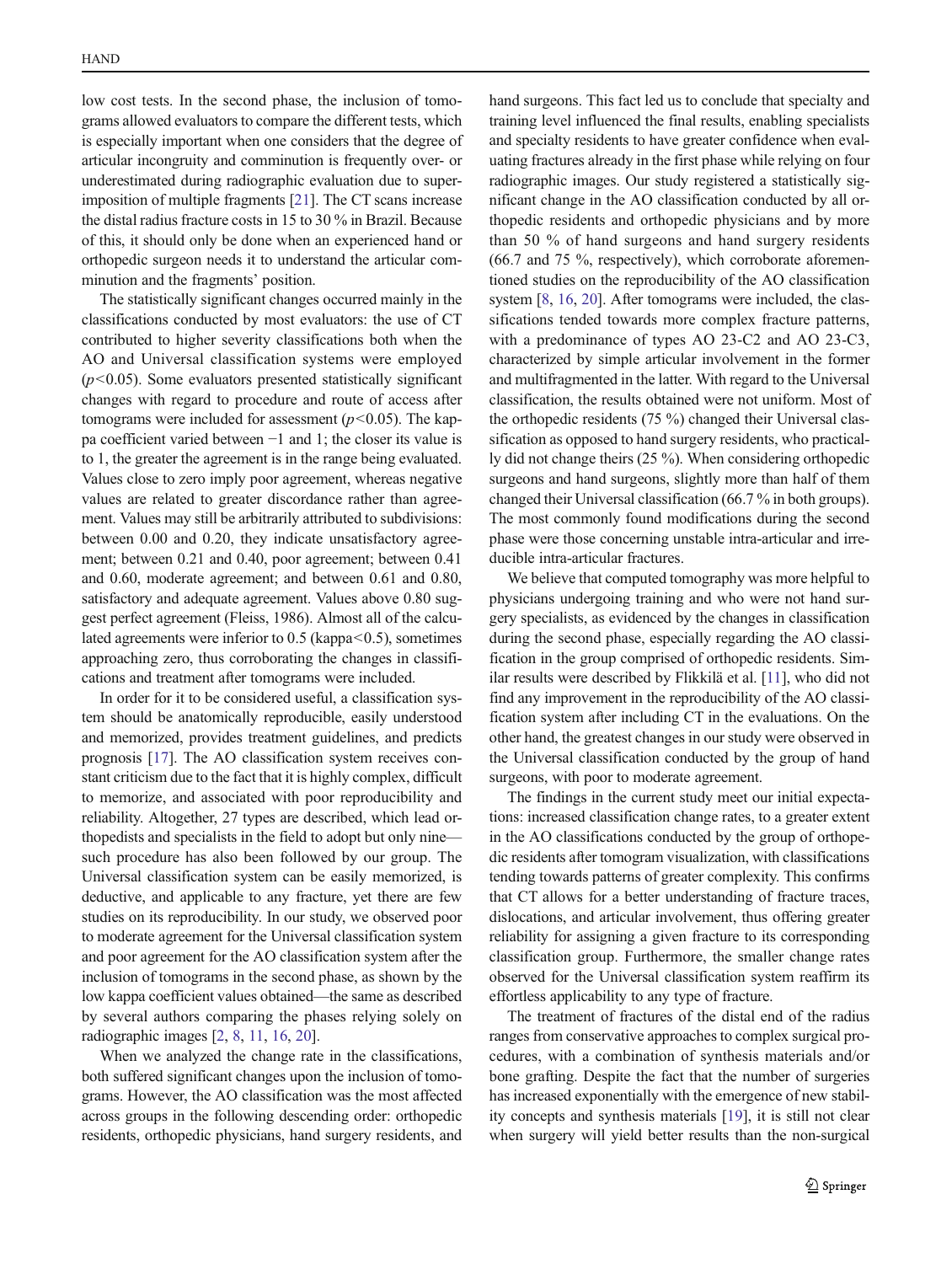<span id="page-5-0"></span>treatment, or which surgical or conservative methods are best indicated for certain types of fractures [6, 10].

In the current study, we observed a change in the choice for treatment in all of the orthopedic surgeons and in 50 % of the orthopedic residents. When expertise was considered, there was a tendency to keep the initial choice, as shown in a study by Katz et al. [[15\]](#page-6-0), who verified satisfactory agreements in a group comprised of hand surgeons. For most of hand surgery residents and hand surgeons, CT did not alter the therapeutic procedure, as opposed to orthopedists, whose agreement varied from poor to moderate in the second phase after tomograms had been included. Similar studies also indicate changes in therapeutic procedures after CT is used.

We believe that these results can be attributed to greater enlightenment and diffusion of the stability and reducibility concepts associated with a stable synthesis and precocious mobility, which are constantly discussed among specialists and thus lead them to keep the initial procedures already decided upon the visualization of the four radiographic images in the first phase. Conversely, the group of nonspecialists showed a tendency to migrate towards more aggressive procedures probably because they could now better interpret the fragments not previously visualized in the radiographs.

Our study revealed that the final treatment was little changed in the group of specialists and hand surgery residents. Nevertheless, the procedure change rates in the other groups were not too high in terms of absolute numbers (inferior to 20 %); yet, they were statistically significant. This fact also leads us to believe that continuing training and expertise influenced the determination and maintenance of previous procedures. We, thus, affirm that the CT can be considered as an adjuvant method, rather than a substitute, for radiographs in their four projections (Table [2](#page-3-0)). CT scans should be reserved to understand the articular fragmentation.

The strengths of our study were: (a) evaluators holding different levels of training and expertise, which aimed to verify whether these influenced the choice for classification and treatment—in practical terms, this could determine whether or not more sophisticated complementary tests are needed for elucidating some types of fracture; (b) high number of cases comprehending, if not all, most of the fracture patterns described; (c) inclusion of semi-supinated and semi-pronated oblique images, in association with the posteroanterior and profile ones—we believe that such projections aid in establishing diagnosis and therapeutic procedures already in the first evaluation, which may then reserve requests for CT for those cases considered dubious; (d) evaluation of only nine AO classification types, since we consider that all 27 possibilities are difficult to understand, memorize, and of little practical usefulness; and (e) association of tomograms to the radiographic images in the second phase aimed to contribute to the training of those who are less experienced.

### **Conclusions**

The AO and Universal classifications showed low agreement after tomograms were included in all specialty groups, which was worse in the AO classification and in the group comprised of non-specialists in hand surgery.

Tomograms brought little change to the final treatment as recommended by specialists and hand surgery residents.

The less experienced in hand surgery the observer was, the more important computed tomography was for determining the fracture pattern.

Conflict of Interest The authors declare that they have no competing interests.

Statement of Human and Animal Rights All procedures followed were in accordance with the ethical standards of the responsible committee on human experimentation (institutional and national) and with the Helsinki Declaration of 1975, as revised in 2008.

Statement of Informed Consent Informed consent was obtained from all individual participants included in the study.

#### References

- 1. Alffram PA, Bauer GC. Epidemiology of fractures of the forearm. A biomechanical investigation of bone strength. J Bone Joint Surg. 1962;44A:105–14.
- 2. Andersen DJ, Blair WF, Stevers CM, Adams BD, El-Khouri GY, Brandser EA. Classification of distal radius fractures: an analysis of interobserver reliability and intraobserver reproducibility. J Hand Surg [Am]. 1996;21A:574–82.
- 3. Arealis G, Galanopoulos I, Nikolaou VS, Lacon A, Ashwood N, Kitsis C. Does the CT improve inter- and intra-observer agreement for the AO, Fernandez and Universal classification systems for distal radius fractures? Injury. 2014;45(10):1579–84.
- 4. Arora S, Grover SB, Batra S, Shama VK. Comparative evaluation of postreduction intra-articular distal radius fractures by radiographs and multidetector computed tomography. J Bone Joint Surg Am. 2010;92:2523–32.
- 5. Avery DM, Matullo KS. Distal radial traction radiographs: interobserver and intraobserver reliability compared with computed tomography. J Bone Joint Surg Am. 2014;96(7):582–8.
- 6. Bales JG, Stern PJ. Treatment strategies of distal radius fractures. Hand Clin. 2012;28(2):177–84.
- 7. Belloti JC, Santos JBG, Moraes VY, Wink FV, Tamaoki MJS, Faloppa F. The ideal classification system: a new method for classifying fractures of the distal extremity of the radius—description and reproducibility. Sao Paulo Med J. 2013;131(4):252–6.
- 8. Belloti JC, Tamaoki MJS, Franciozi CES, Dos Santos JBG, Balbachevsky D, Chap EC, et al. Are distal radius fracture classifications reproducible? Intra and interobserver agreement. Sao Paulo Med J. 2008;126(3):180–5.
- 9. Biondetti PR, Vannier MW, Gilula LA, et al. Wrist: coronal and transaxial CT scanning. Radiology. 1987;163:149–51.
- 10. Diaz-Garcia RJ, Chung KC. Common myths and evidence in the management of distal radius fractures. Hand Clin. 2012;28(2):127– 33.